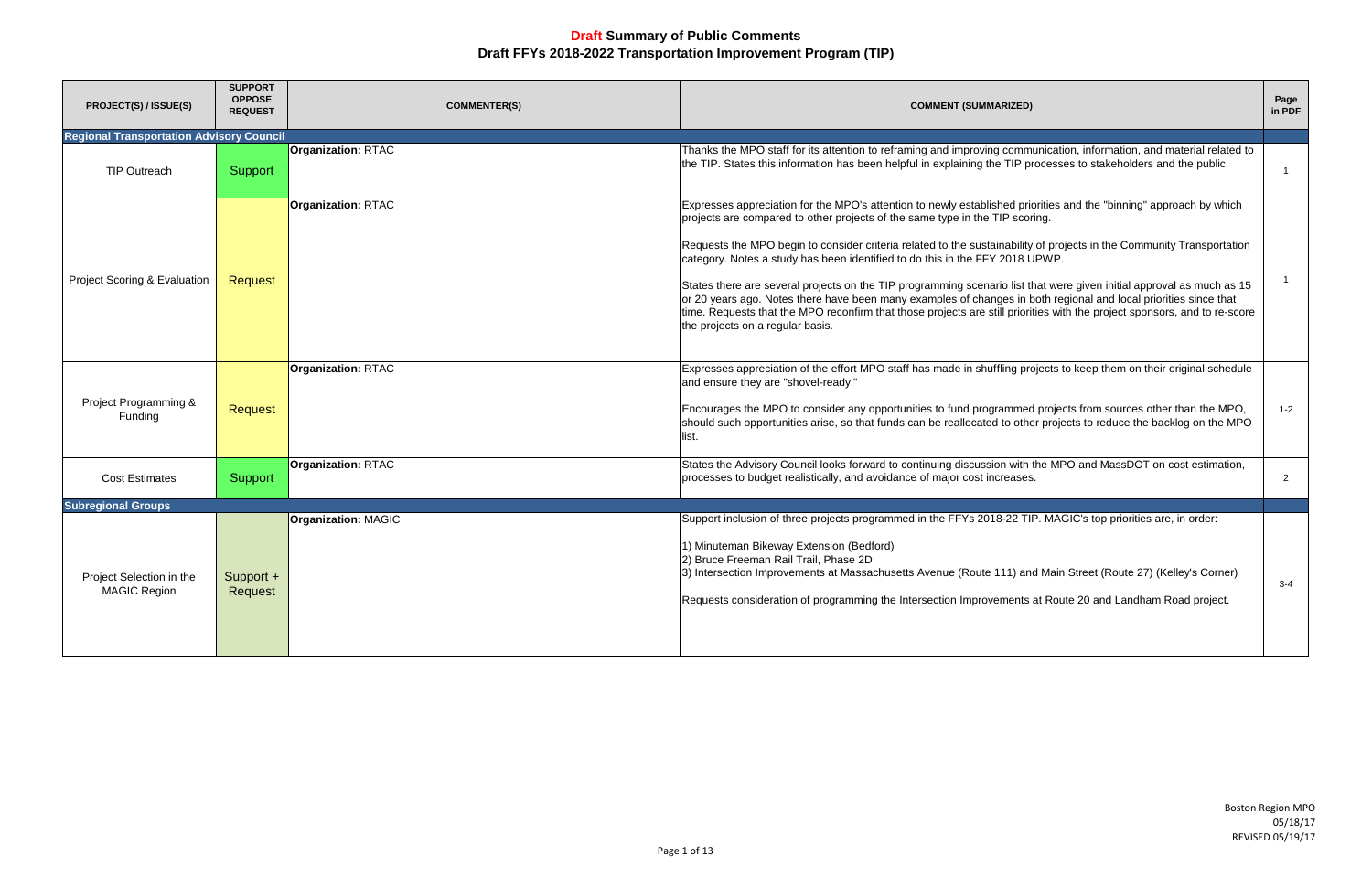| <b>PROJECT(S) / ISSUE(S)</b>                                                                                                                         | <b>SUPPORT</b><br><b>OPPOSE</b><br><b>REQUEST</b> | <b>COMMENTER(S)</b>                | <b>COMMENT (SUMMARIZED)</b>                                                                                                                                                                                                                                                                                                                                                                                                                                                                                                                                                                                                                                                                                                                                                                                                                                                 | Page<br>in PDF |
|------------------------------------------------------------------------------------------------------------------------------------------------------|---------------------------------------------------|------------------------------------|-----------------------------------------------------------------------------------------------------------------------------------------------------------------------------------------------------------------------------------------------------------------------------------------------------------------------------------------------------------------------------------------------------------------------------------------------------------------------------------------------------------------------------------------------------------------------------------------------------------------------------------------------------------------------------------------------------------------------------------------------------------------------------------------------------------------------------------------------------------------------------|----------------|
| Project Selection in the South<br>Shore Region                                                                                                       | Support +<br>Request                              | <b>Organization: SSC</b>           | Support inclusion of five projects in the South Shore region in the FFYs 2018-22 TIP. SSC's top priorities are, in order:<br>1) Reconstruction and Related Work on Derby Street from Pond Park Road to Cushing Street<br>2) Intersection Improvements at Derby Street, Whiting Street (Route 53) and Gardner Street<br>3) Intersection Improvements at Middle Street, Libbey Industrial Parkway and Tara Drive<br>4) Reconstruction and Widening on Route 18 (Main Street)<br>5) Reconstruction of Atlantic Avenue and Related Work from Nantasket Avenue to Cohasset Town Line<br>Request consideration of two projects not currently programmed in the FFYs 2018-22 TIP. Including:<br>1) Signal Installation at Route 3 (NB&SB) Ramps and Route 3A (Tremont Street)<br>2) Reconstruction of Union Street (Route 139), from Linfield Street to Center Street/Water Street | 5-6            |
| Project Selection in the TRIC<br>Region                                                                                                              | Support +<br>Request                              | <b>Organization: TRIC</b>          | Support the following four projects programmed in the FFYs 2018-22 TIP, and request they are scheduled in the<br>earliest possible TIP element. TRIC's top priorities are, in order:<br>1) Reconstruction of Route 1A (Walpole)<br>2) Intersection Improvements at Route 1A and Upload Rd./Washington St. and Prospect St./Fulton St. (Norwood)<br>3) Intersection Improvements at Route 1 and University Ave./Everett St. (Norwood)<br>4) Reconstruction of Highland Avenue, Needham Street, and the Charles River Bridge (Needham & Newton)<br>Note that TRIC's overall top priority is the I-93 / I-95 Canton Interchange Project. State that while they are aware of<br>fiscal constraints, they are hopeful that the final phase of the Interchange Project will begin before the Dedham<br>Corridor phase is completed.                                               | 7-8            |
| <b>Regionally-Focused Organizations</b>                                                                                                              |                                                   |                                    |                                                                                                                                                                                                                                                                                                                                                                                                                                                                                                                                                                                                                                                                                                                                                                                                                                                                             |                |
| <b>Project Selection</b>                                                                                                                             | Support +<br>Request                              | <b>Organization: A Better City</b> | Support inclusion of ten projects in the FFYs 2018-22 TIP that A Better City and its members identify as priorities.<br>Request consideration of Improvements Along Commonwealth Avenue (Boston) and the McGrath Boulevard Project<br>(Somerville), if not in the current draft TIP, then in future amendments and future TIPs.                                                                                                                                                                                                                                                                                                                                                                                                                                                                                                                                             | $9 - 10$       |
| Replacement of Allston I-90<br>Elevated Viaduct, including<br>Interchange Reconstruction<br>Beacon Park Yard Layover<br>and West Station<br>(Boston) | <b>Request</b>                                    | <b>Organization: A Better City</b> | Request immediate evaluation of the Replacement of Allston I-90 Elevated Viaduct. State this critical project should<br>move forward as soon as funding becomes available, and construction is scheduled to begin before FFY 2022.                                                                                                                                                                                                                                                                                                                                                                                                                                                                                                                                                                                                                                          | 10             |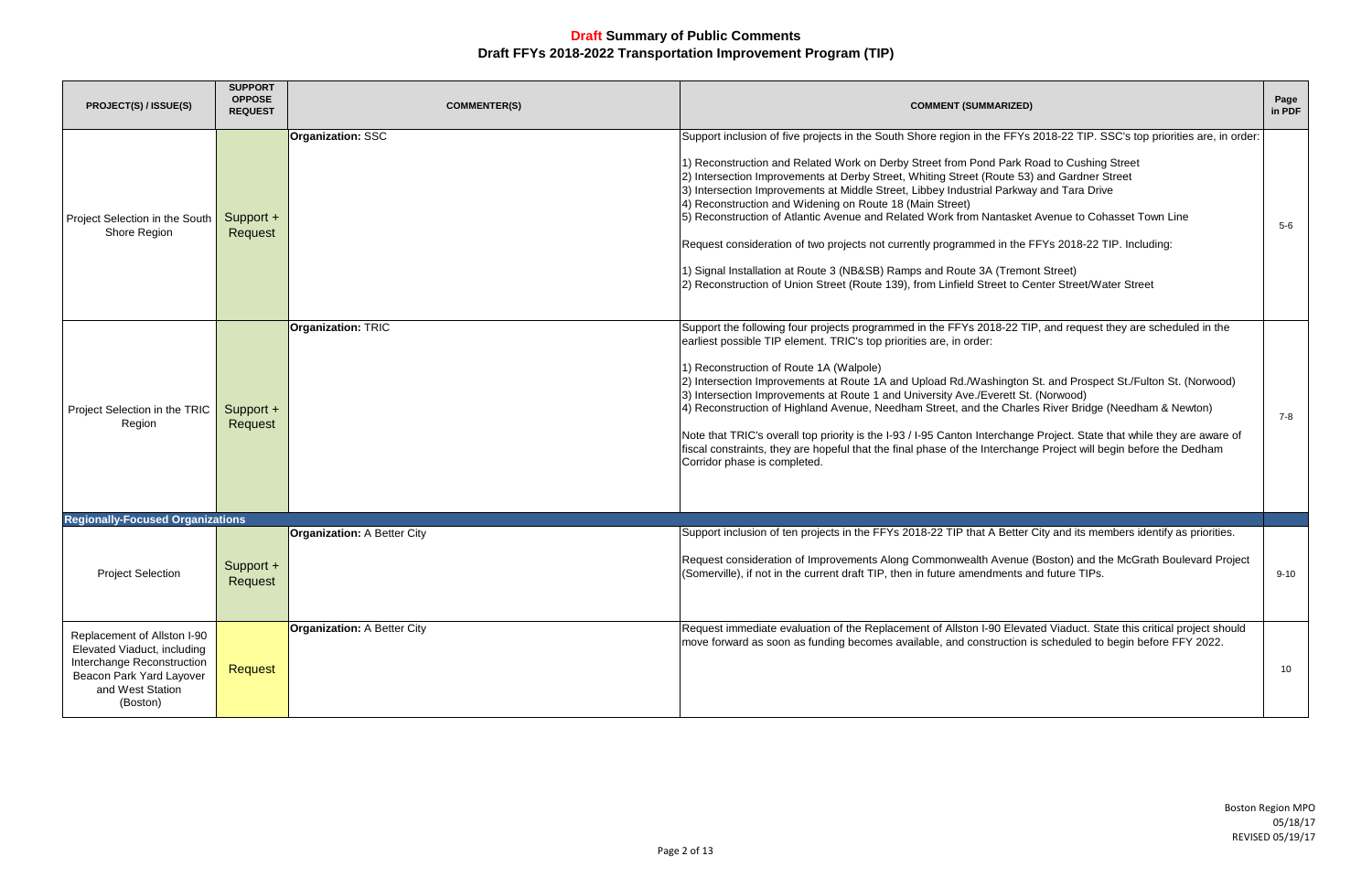| <b>PROJECT(S) / ISSUE(S)</b>                           | <b>SUPPORT</b><br><b>OPPOSE</b><br><b>REQUEST</b> | <b>COMMENTER(S)</b>                     | <b>COMMENT (SUMMARIZED)</b>                                                                                                                                                                                                                                                                                                                                                                                                                                                                                                                                                                                                                                                                                                                                                                                                                                                                                                                                                                                                                                                                                                                                                                     | Page<br>in PDF |
|--------------------------------------------------------|---------------------------------------------------|-----------------------------------------|-------------------------------------------------------------------------------------------------------------------------------------------------------------------------------------------------------------------------------------------------------------------------------------------------------------------------------------------------------------------------------------------------------------------------------------------------------------------------------------------------------------------------------------------------------------------------------------------------------------------------------------------------------------------------------------------------------------------------------------------------------------------------------------------------------------------------------------------------------------------------------------------------------------------------------------------------------------------------------------------------------------------------------------------------------------------------------------------------------------------------------------------------------------------------------------------------|----------------|
| Universe of Projects                                   | <b>Request</b>                                    | <b>Organization: A Better City</b>      | Request that a number of Bus Rapid Transit projects and routes being considered in the urban core be added to the<br>Universe of Projects. The BRT projects should be considered for future amendments as more information is<br>developed.<br>Request that the South Station Expansion Project be added to the Universe of Projects for work that will begin during<br>this TIP cycle if funding is available.                                                                                                                                                                                                                                                                                                                                                                                                                                                                                                                                                                                                                                                                                                                                                                                 | 10             |
| Multiple                                               | Support                                           | Organization: CrossTown Connect TMA     | Supports inclusion of 11 projects that help improve the transportation infrastructure in, around, and accessing<br>CrossTown Connect's region. Express particular appreciation for the inclusion of the Minuteman Bikeway Extension<br>(Bedford), Bruce Freeman Rail Trail (Phase 2D) (Sudbury), and Intersection & Signal Improvements at Kelley's Corner<br>(Acton).                                                                                                                                                                                                                                                                                                                                                                                                                                                                                                                                                                                                                                                                                                                                                                                                                          | $11 - 12$      |
| Modernization of the MBTA                              | Request                                           | Organization: CrossTown Connect TMA     | Requests investment toward modernizing and increasing reliability of the MBTA, particularly the Red Line. States that<br>a number of shuttles use Alewife Station as a beginning and end point, and the station is a gateway to the region. The<br>MBTA needs to run efficiently in order for the TMA's services to run efficiently and for the region to benefit as much as<br>possible.                                                                                                                                                                                                                                                                                                                                                                                                                                                                                                                                                                                                                                                                                                                                                                                                       | 13             |
| <b>Project Selection</b>                               | Support                                           | <b>Organization: MASCO</b>              | Support inclusion of six projects that will improve multimodal access to the Longwood Medical Area in the FFYs 2018-<br>22 TIP.<br>States that transit and roadway congestion are a notable constraint on access to the LMA that contribute to 62% of<br>area employees having commutes over 40 minutes.                                                                                                                                                                                                                                                                                                                                                                                                                                                                                                                                                                                                                                                                                                                                                                                                                                                                                        | $14 - 15$      |
| Project Selection in the 495<br>MetroWest Region       | Support +<br>Request                              | Organization: 495/MetroWest Partnership | Support inclusion of 22 projects within the 495/MetroWest Region in the FFYs 2018-22 TIP. Express particular<br>appreciation for the inclusion of the Reconstruction of I-90/I-495 Interchange, Resurfacing & Intersection<br>Improvements on Route 16 (Milford), and MWRTA funding, all of which address 495/MetroWest Partnership-defined<br>"transportation nightmares." Note appreciation for the inclusion of a variety of new projects that traverse several<br>subregions.<br>Request consideration of 24 projects within the 495/MetroWest Region for TIP funding, nine of which have been<br>designated as "transportation nightmares" by the 495/MetroWest Partnership. State that a lack of sound financial<br>footing for transportation infrastructure results in major projects that would have significant regional impact remaining<br>idle in the TIP Universe of Projects. Note that projects such as Improvements at I-495 & Route 9 (Southborough,<br>Westborough) and the Reconstruction of I-290/I-495 Interchange (Hudson, Marlborough) must be addressed to<br>successfully confront congestion, safety, air quality, and sustainable development issues in the region. | 16-20          |
| Funding for 495/MetroWest<br><b>Region Communities</b> | <b>Request</b>                                    | Organization: 495/MetroWest Partnership | Note several communities in the 495 / MetroWest Region have projects in the TIP Universe but have not received TIP<br>funding as far back as 2008, and possibly further. The communities include, but may not be limited to: Bellingham,<br>Holliston, Medfield, Millis, and Wrentham. Several other communities have received no TIP funding from 2008-2022,<br>and do not have projects ready for consideration. State this demonstrates the challenge for municipalities to fund<br>project designs, only to have the designs be outdated by the time they are considered for the TIP. The Partnership will<br>recommend that policymakers consider state design funding in exchange for partial municipal funding of projects.                                                                                                                                                                                                                                                                                                                                                                                                                                                              | 19             |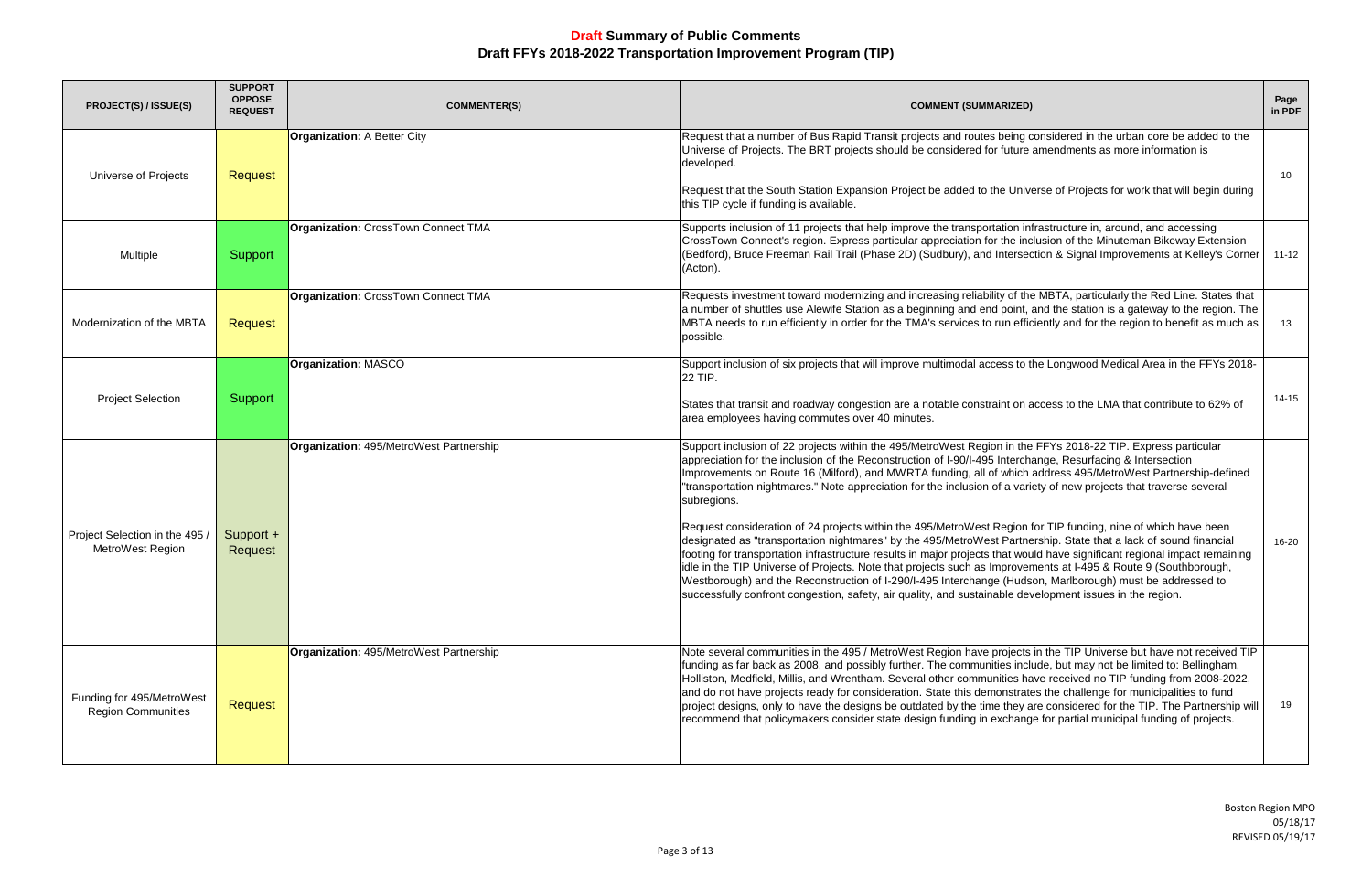| <b>PROJECT(S) / ISSUE(S)</b>                        | <b>SUPPORT</b><br><b>OPPOSE</b><br><b>REQUEST</b> | <b>COMMENTER(S)</b>                                                                                                                                                                                                                                                                                                                                                                                                                                                                                                                                                                                                                                                                                                                                                                                                                                                                                                                                                                                                                                                                                           | <b>COMMENT (SUMMARIZED)</b>                                                                                                                                                                                                                                                                                                                                                                                                                                                                                                                                                                                        | Page<br>in PDF                   |
|-----------------------------------------------------|---------------------------------------------------|---------------------------------------------------------------------------------------------------------------------------------------------------------------------------------------------------------------------------------------------------------------------------------------------------------------------------------------------------------------------------------------------------------------------------------------------------------------------------------------------------------------------------------------------------------------------------------------------------------------------------------------------------------------------------------------------------------------------------------------------------------------------------------------------------------------------------------------------------------------------------------------------------------------------------------------------------------------------------------------------------------------------------------------------------------------------------------------------------------------|--------------------------------------------------------------------------------------------------------------------------------------------------------------------------------------------------------------------------------------------------------------------------------------------------------------------------------------------------------------------------------------------------------------------------------------------------------------------------------------------------------------------------------------------------------------------------------------------------------------------|----------------------------------|
|                                                     |                                                   | State Representatives, State Officials, Municipal Officials, Residents, and Local Advocacy Organizations (Project Specific Comments)                                                                                                                                                                                                                                                                                                                                                                                                                                                                                                                                                                                                                                                                                                                                                                                                                                                                                                                                                                          |                                                                                                                                                                                                                                                                                                                                                                                                                                                                                                                                                                                                                    |                                  |
| Bruce Freeman Rail Trail, Phases 2B and 2D          |                                                   |                                                                                                                                                                                                                                                                                                                                                                                                                                                                                                                                                                                                                                                                                                                                                                                                                                                                                                                                                                                                                                                                                                               |                                                                                                                                                                                                                                                                                                                                                                                                                                                                                                                                                                                                                    |                                  |
| <b>Bruce Freeman Rail Trail</b><br>(Phases 2B & 2D) | Support                                           | Legislative: Sen. Mike Barrett, Sen. Jamie Eldridge, Rep. Cory Atkins, Rep.<br>Jennifer E. Benson<br>Organizations: CrossTown Connect TMA, 495/MetroWest Partnership,<br>Friends of the Bruce Freeman Rail Trail<br>Concord residents: Bruce Bowden, Nancy Kerr, Richard A. Wells, Don<br>Detweiler, Erik Waters, William Lehr, Dean Sullender, Pat Goldstein, Suzanne<br>Knight, Steve Sutter<br>Sudbury residents: Alexander Glover, Chris Menge, Bettina Westerberg,<br>Jason Viehland, Clyde Newton, Maile Hulihan<br>Acton residents: Irwin Abrams, Jim Snyder-Grant, Nancy Savage, Anne H.<br>Anderson, Martin Burke, Bethel Gilbert, Dot Keyworth<br>Framingham residents: Sandy Gotlib, Katherine Reiner, Ed Kross<br>Medford resident: John G. Sieber<br>Carlisle resident: Steven W. Hinton, Bob Macauley<br>Westford residents: David Martin, Chris Barrett<br><b>Chelmsford resident: Mary Reese</b><br>Weston resident: David Hutcheson<br>Belmont resident: John Dieckmann<br>Lowell resident: Szifra Birke<br>Aspen, CO resident: Nathaniel B. Bates<br>Nashua, NH resident: Denise Marchionda | Support inclusion of the Bruce Freeman Rail Trail (Phases 2B & 2D) in the FFYs 2018-22 TIP. The completed project<br>will connect communities along the trail to public transportation, recreation areas, local businesses, schools, and other<br>amenities. Quality of life along the corridor will be enhanced, and increased tourism will benefit the local economy. The<br>trail will encourage mode shift, reducing vehicle trips and reducing emissions, and provide a safe transportation for<br>cyclists and pedestrians.                                                                                  | $11 - 12,$<br>$16 - 20$<br>21-60 |
| <b>Bruce Freeman Rail Trail</b><br>(Phase 2B)       | Support                                           | Acton residents: Barbara Dowds, Joe Holmes<br>Lawrence resident: J. Breen<br><b>Chelmsford resident: Michael Mark Ross</b><br><b>Westford resident: Emily Teller</b>                                                                                                                                                                                                                                                                                                                                                                                                                                                                                                                                                                                                                                                                                                                                                                                                                                                                                                                                          | Support inclusion of Phase 2B of the Bruce Freeman Rail Trail in the FFYs 2018-22 TIP. The project will connect the<br>existing trail to West Concord and allow cyclists and pedestrians to safely cross Route 2. Phase 2B will connect trail<br>users to nearby communities, public transportation, and local businesses. The project will improve quality of life and is<br>consistent with other efforts to mitigate climate change.                                                                                                                                                                            | 61-65                            |
| <b>Bruce Freeman Rail Trail</b><br>(Phase 2D)       | Support                                           | Municipal: Melissa Murphy-Rodrigues, Sudbury Town Manager<br><b>Organization: MAGIC</b><br><b>Concord resident: Barbara Pike</b><br>Sudbury residents: Leonard Simon, James C. Richards, Dick Williamson<br><b>Groton resident: Thomas Knatt</b>                                                                                                                                                                                                                                                                                                                                                                                                                                                                                                                                                                                                                                                                                                                                                                                                                                                              | Support inclusion of Phase 2D of the Bruce Freeman Rail Trail in the FFYs 2018-22 TIP. The completed will provide<br>safe bike/ped access to nearby schools, recreation and conservation areas, local businesses, and public<br>transportation. Construction of Phase 2C cannot be completed until construction of Phase 2D begins, as the final<br>segment ends in the woods.<br>On March 7, the Sudbury Board of Selectmen voted unanimously to request \$330,000 in free cash for the continued<br>design of the BFRT to MassDOT standards, and the Town Meeting voted overwhelmingly in favor of that funding. | 66-72                            |
| <b>Bruce Freeman Rail Trail</b><br>(Phase 2B)       | Request                                           | <b>Acton resident: Terra Friedrichs</b>                                                                                                                                                                                                                                                                                                                                                                                                                                                                                                                                                                                                                                                                                                                                                                                                                                                                                                                                                                                                                                                                       | Requests the use of field stone in the construction of the bridge over Route 2 rather than manufactured blocks, stating<br>this will help retain "town character."<br>Requests information regarding who to contact about design of the bridge. MPO staff have assisted with this request.                                                                                                                                                                                                                                                                                                                         | 73                               |

| <b>IZED)</b>                                                                                                                                                                                                                                        | Page<br>in PDF                        |
|-----------------------------------------------------------------------------------------------------------------------------------------------------------------------------------------------------------------------------------------------------|---------------------------------------|
|                                                                                                                                                                                                                                                     |                                       |
| ) in the FFYs 2018-22 TIP. The completed project<br>reation areas, local businesses, schools, and other<br>creased tourism will benefit the local economy. The<br>emissions, and provide a safe transportation for                                  | $11 - 12,$<br>$16 - 20,$<br>$21 - 60$ |
| e FFYs 2018-22 TIP. The project will connect the<br>safely cross Route 2. Phase 2B will connect trail<br>esses. The project will improve quality of life and is                                                                                     | 61-65                                 |
| e FFYs 2018-22 TIP. The completed will provide<br>on areas, local businesses, and public<br>I construction of Phase 2D begins, as the final<br>o request \$330,000 in free cash for the continued<br>voted overwhelmingly in favor of that funding. | 66-72                                 |
| er Route 2 rather than manufactured blocks, stating<br>bridge. MPO staff have assisted with this request.                                                                                                                                           | 73                                    |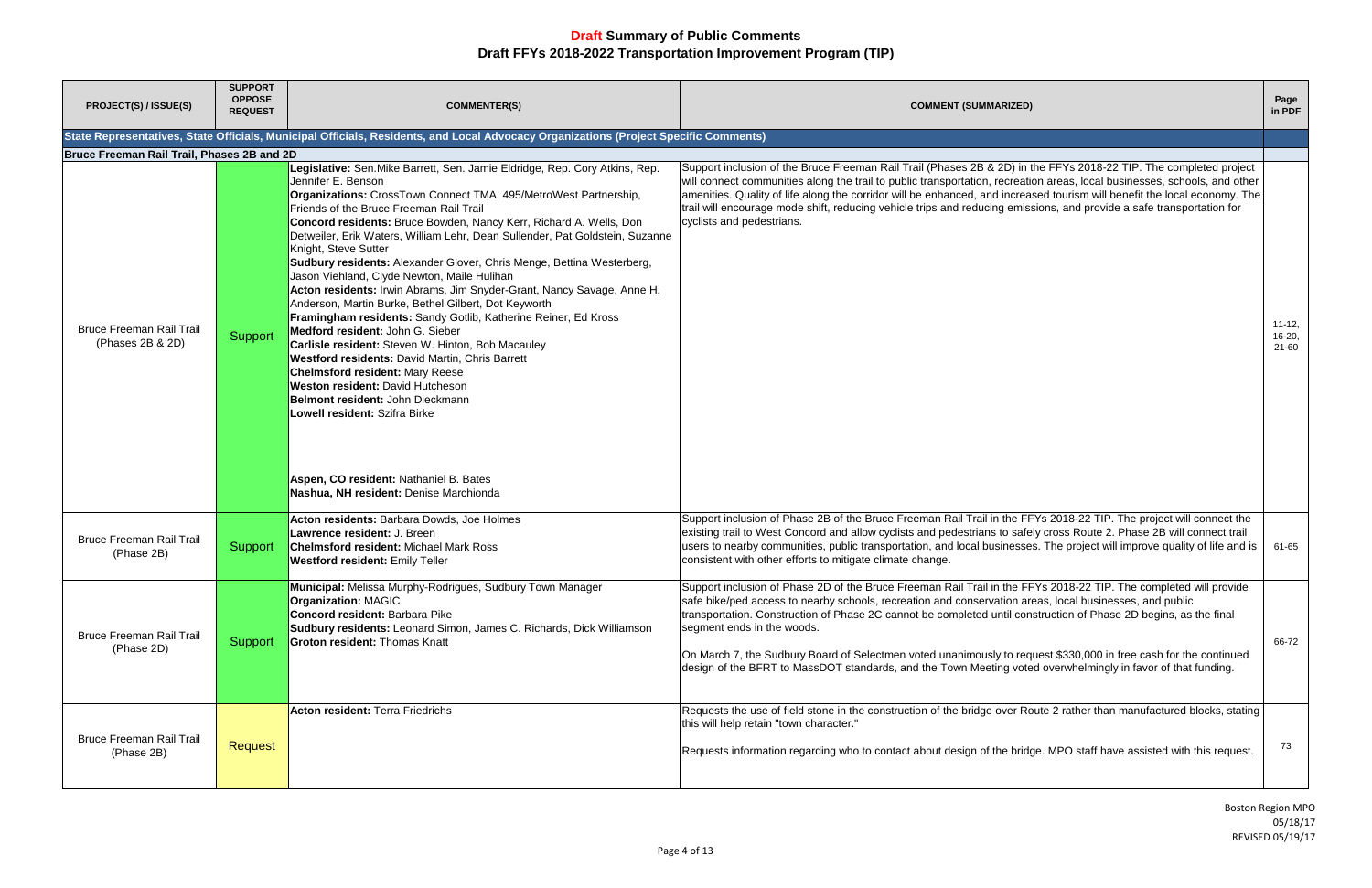Boston Region MPO 05/18/17 REVISED 05/19/17

| IZED)                                                                                                                                                                                                                          | Page<br>in PDF |
|--------------------------------------------------------------------------------------------------------------------------------------------------------------------------------------------------------------------------------|----------------|
| one point during evaluation under "Improves truck<br>fic from local roads.<br>ed to reflect users who will not be removing cars<br>nent in truck movement should be quantifiable.<br>n roadways, the point for "Improves truck | 74-75          |
| 3 points for "Improves substandard sidewalk" under<br>ks how it would be awarded points for preservation.<br>under Capacity Management/Mobility includes 2<br>alks.                                                            | 74-75          |
| DOT to create Phase 2D of the Bruce Freeman<br>jects and Eversource's planned north-south                                                                                                                                      | 76             |
| e Freeman Rail Trail would destroy what could be a<br>Valpole that would connect nearly all existing<br>and building it would be at the expense of creating                                                                    | 77-78          |

| PROJECT(S) / ISSUE(S)                         | <b>SUPPORT</b><br><b>OPPOSE</b><br><b>REQUEST</b> | <b>COMMENTER(S)</b>                | <b>COMMENT (SUMMARIZED)</b>                                                                                                                                                                                                                                                                                                                                                                                                                                                                                                                                                                                 | Page<br>in PDF |
|-----------------------------------------------|---------------------------------------------------|------------------------------------|-------------------------------------------------------------------------------------------------------------------------------------------------------------------------------------------------------------------------------------------------------------------------------------------------------------------------------------------------------------------------------------------------------------------------------------------------------------------------------------------------------------------------------------------------------------------------------------------------------------|----------------|
| <b>Bruce Freeman Rail Trail</b><br>(Phase 2D) | Request                                           | <b>Sudbury resident: Pat Brown</b> | States that the Phase 2D of the Bruce Freeman Rail Trail received one point during evaluation under "Improves truck<br>movement" because of the expected result of removing bicycle traffic from local roads.<br>Requests that the GHG reduction numbers for the project be reduced to reflect users who will not be removing cars<br>from the road, as they already use bicycles. Adds that the improvement in truck movement should be quantifiable.<br>Alternately, if there is no discernable diversion of bicycle traffic from roadways, the point for "Improves truck<br>movement" should be removed. | 74-75          |
| <b>Bruce Freeman Rail Trail</b><br>(Phase 2D) | <b>Request</b>                                    | <b>Sudbury resident: Pat Brown</b> | States that the Bruce Freeman Rail Trail (Phase 2D) was awarded 3 points for "Improves substandard sidewalk" under<br>System Preservation. Because this is an expansion project, she asks how it would be awarded points for preservation.<br>Notes that the 5 points awarded for "Improves pedestrian network" under Capacity Management/Mobility includes 2<br>points for "Adds new sidewalk(s) (including shared use paths)."<br>Requests removal of the 3 points for improving substandard sidewalks.                                                                                                   | 74-75          |
| <b>Bruce Freeman Rail Trail</b><br>(Phase 2D) | <b>Request</b>                                    | Sudbury resident: Bill Schineller  | Asks if Eversource should be offered right of first refusal over MassDOT to create Phase 2D of the Bruce Freeman<br>Rail Trail, citing MAPC's promotion of "piggybacking" on utilities projects and Eversource's planned north-south<br>upgrade between Sudbury and Maynard/Concord in 2020.                                                                                                                                                                                                                                                                                                                | 76             |
| <b>Bruce Freeman Rail Trail</b>               | Oppose                                            | Acton resident: Kurt Marden        | States that the existing right of way planned to be used by the Bruce Freeman Rail Trail would destroy what could be a<br>viable circumferential light rail commuter line between Lowell and Walpole that would connect nearly all existing<br>commuter lines. A small percentage of advocates desire the BFRT, and building it would be at the expense of creating<br>an interconnected transit system in the outer Boston suburbs.                                                                                                                                                                        | 77-78          |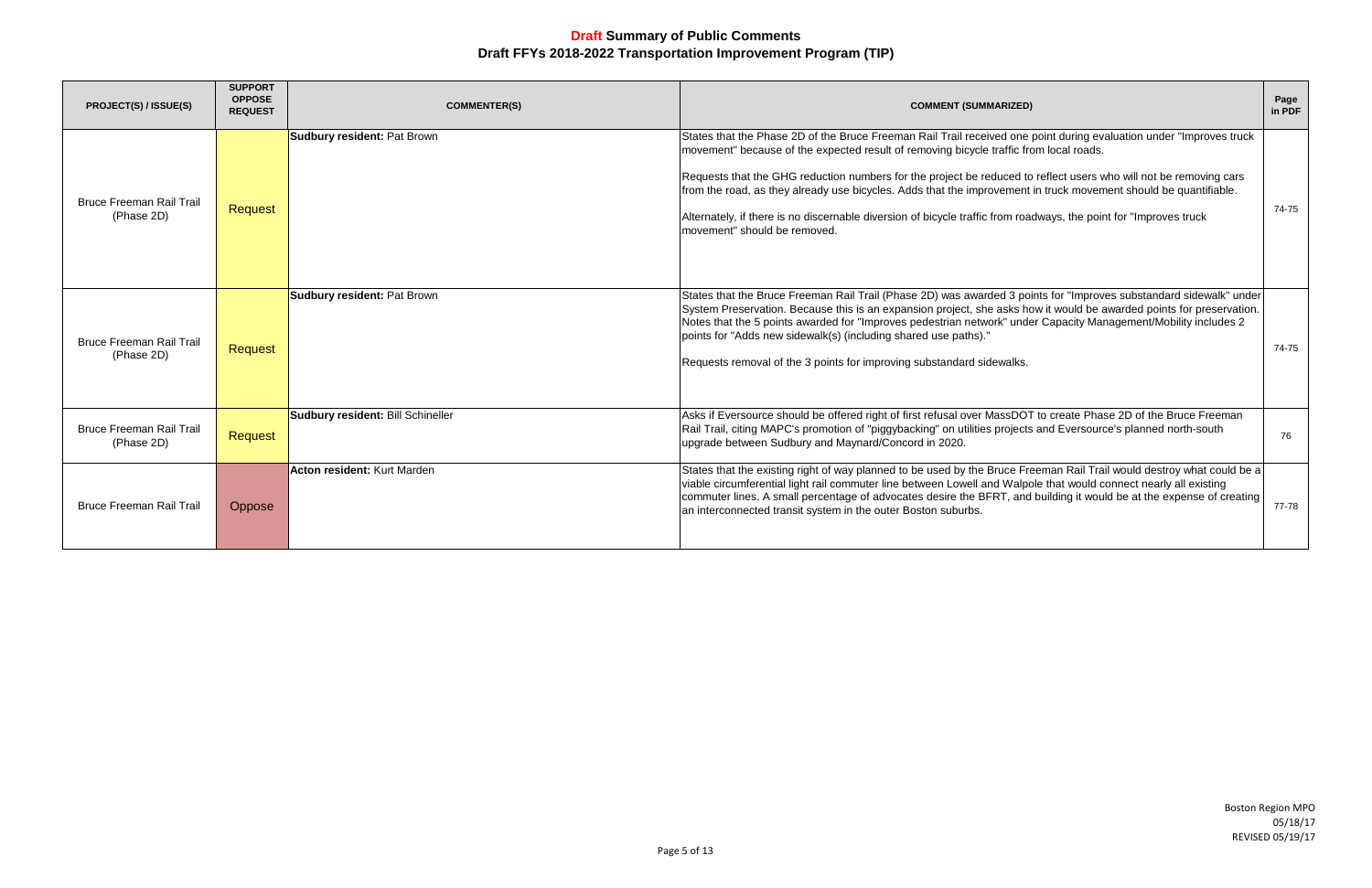| <b>PROJECT(S) / ISSUE(S)</b>                                                                                 | <b>SUPPORT</b><br><b>OPPOSE</b><br><b>REQUEST</b> | <b>COMMENTER(S)</b>                                                                                                                                                                                                                                                                                                                                                                                                                                                                                                                                                                                                                                                                                                                                                                                                                                                                                                                                                                                                                                                                                                                                                                                                                                                                                                              | <b>COMMENT (SUMMARIZED)</b>                                                                                                                                                                                                                                                                                                                                                                                                                                                                                                                                                                                                                                                                                                                                                                                                                               | Page<br>in PDF |
|--------------------------------------------------------------------------------------------------------------|---------------------------------------------------|----------------------------------------------------------------------------------------------------------------------------------------------------------------------------------------------------------------------------------------------------------------------------------------------------------------------------------------------------------------------------------------------------------------------------------------------------------------------------------------------------------------------------------------------------------------------------------------------------------------------------------------------------------------------------------------------------------------------------------------------------------------------------------------------------------------------------------------------------------------------------------------------------------------------------------------------------------------------------------------------------------------------------------------------------------------------------------------------------------------------------------------------------------------------------------------------------------------------------------------------------------------------------------------------------------------------------------|-----------------------------------------------------------------------------------------------------------------------------------------------------------------------------------------------------------------------------------------------------------------------------------------------------------------------------------------------------------------------------------------------------------------------------------------------------------------------------------------------------------------------------------------------------------------------------------------------------------------------------------------------------------------------------------------------------------------------------------------------------------------------------------------------------------------------------------------------------------|----------------|
| <b>Reconstruction of Highland Avenue</b>                                                                     |                                                   |                                                                                                                                                                                                                                                                                                                                                                                                                                                                                                                                                                                                                                                                                                                                                                                                                                                                                                                                                                                                                                                                                                                                                                                                                                                                                                                                  |                                                                                                                                                                                                                                                                                                                                                                                                                                                                                                                                                                                                                                                                                                                                                                                                                                                           |                |
| Reconstruction of Highland<br>Avenue, Needham Street and<br>the Charles River Bridge<br>(Newton and Needham) | Oppose                                            | Municipal: Mayor Setti Warren; Marianne B. Cooley, Chair, Needham Board<br><b>City Councilor</b><br>Organizations: TRIC, TripAdvisor, Newton Technology Park, Newton Center<br>Associates, New Art Center Boston Development Group, Building 36, William<br>James College, ArtScience Group, Sheraton Needham Hotel, New Coat<br>Painting, Global Urban Solutions, Creative Development Co., Bakers Best<br>Catering, Ball Consulting Group, Karyopharm Therapeutics, Massachusetts<br>Bay Community College, Mantra Computing<br>Newton residents: Allison Yee, Jarrad Glennon, Steffi Aronson Karp, Ruth<br>Barnett, Jane Frantz, Michael Norman, Carrie Tracy, Vadim Kagan, Jan<br>Huffman, Alan Huberman, Drew Grandi, Kent Gonzales, David P. Boronkay,<br>Linda R. Green, Julie Lamie, Diane Pruente<br>Needham residents: Glenn A. Mulno, Jim Galovski, Mary H., Martin Sklar,<br>Rhanna Kidwell, Glenn K. Rosengard, Daniel Gersh, Marina Glekel, Matthew<br>Talcoff<br>Dedham resident: Linda L. Logan<br>Dover resident: Wendy Bornstein<br>Walpole resident: Karen Griffey<br>Waltham resident: Rachel Weinstein<br>Boston resident: Michelle Kohanloo<br><b>Chestnut Hill resident: Joyce Plotkin</b><br>Others: Scott Wolf, John Brennan, Joanne Briggs, Joanne Minichino, John<br>Foley, Emily Connor, David Conti | Oppose reprogramming the Reconstruction of Highland Avenue from FFY 2018 to the FFY 2019 element of the TIP.<br>of Selectmen; Kate Fitzpatrick, Needham Town Manager; James Cote, Newton The congestion and safety issues along the corridor are a detriment to the local economy and quality of life. The<br>project is essential to the region's economic and residential growth; delaying the project will impact planned<br>developments that are contingent on the proposed improvements, and congestion will worsen if traffic conditions are<br>not addressed. Improving travel times is vital to both attracting and retaining residents and employees, as is improving<br>the currently dangerous conditions for cyclists and pedestrians.<br>Request that MassDOT accelerate their efforts in order to keep the project on its former timeline. | 7-8,<br>79-137 |
| Reconstruction of Highland<br>Avenue, Needham Street and<br>the Charles River Bridge<br>(Newton and Needham) | Oppose                                            | Newton resident: Srdjan S. Nedeljkovic                                                                                                                                                                                                                                                                                                                                                                                                                                                                                                                                                                                                                                                                                                                                                                                                                                                                                                                                                                                                                                                                                                                                                                                                                                                                                           | Asks that the MPO delay the Reconstruction of Highland Avenue and that the Commonwealth withhold further funding<br>until a plan is developed regarding underground utilities. States that current design does not move overhead utilities<br>underground, despite appeals to the City of Newton. At a minimum, a plan should be developed for a conduit to be<br>placed during roadway construction; a plan should also be developed to determine construction factors and a definite<br>cost estimate. Construction should not begin until underground utilities have been addressed and included in the<br>design.                                                                                                                                                                                                                                     | 138            |
| Reconstruction of Highland<br>Avenue, Needham Street and<br>the Charles River Bridge<br>(Newton and Needham) | Oppose                                            | Newton resident: Bob K.                                                                                                                                                                                                                                                                                                                                                                                                                                                                                                                                                                                                                                                                                                                                                                                                                                                                                                                                                                                                                                                                                                                                                                                                                                                                                                          | Asks that the Reconstruction of Highland Avenue receive only local funds from Needham and Newton, rather than<br>federal and state funds. States that federal and state funding is not justified and unnecessary. Current financial issues<br>in the Commonwealth should render this project a low priority.                                                                                                                                                                                                                                                                                                                                                                                                                                                                                                                                              | 139            |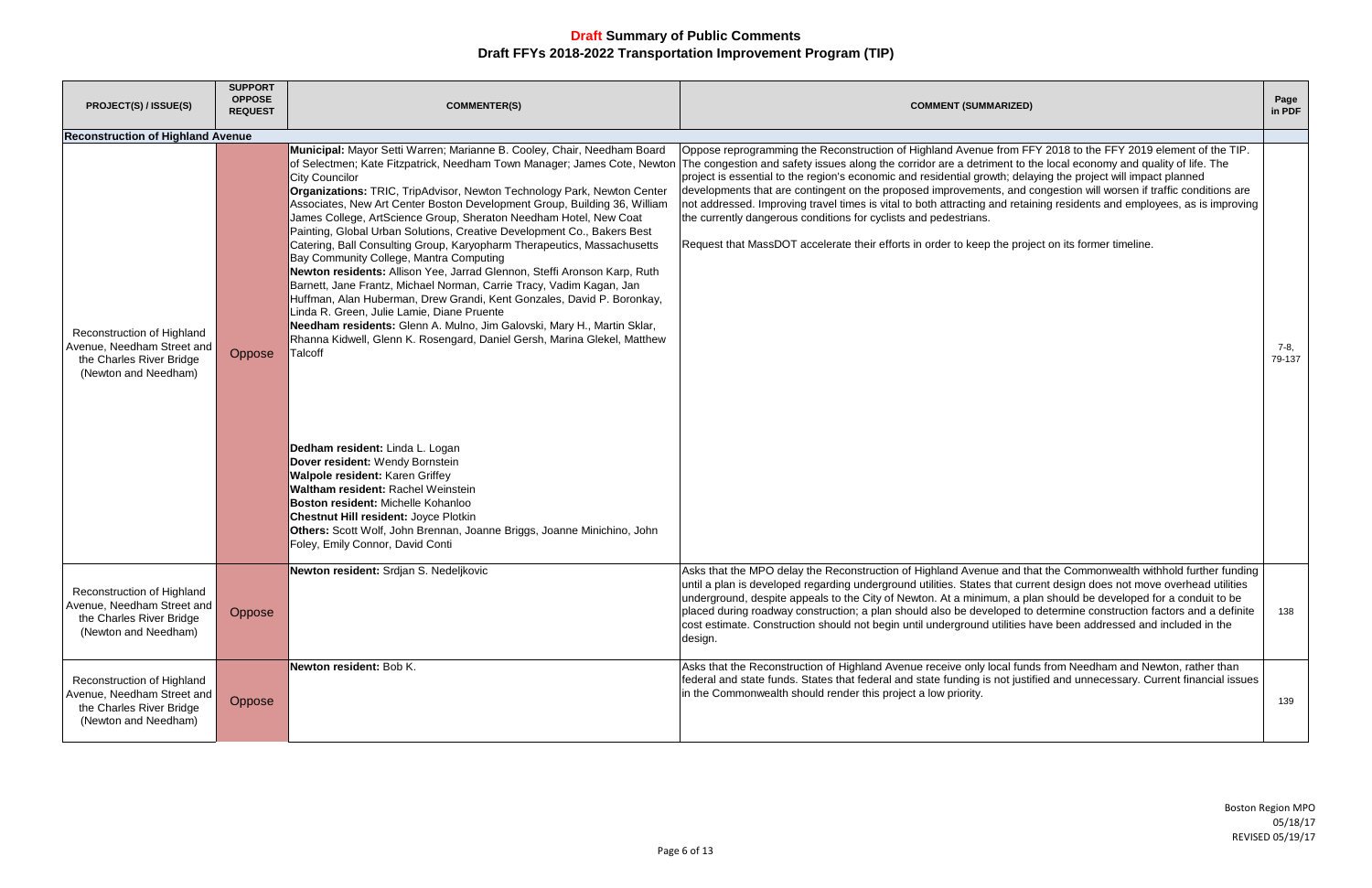| <b>PROJECT(S) / ISSUE(S)</b>                                                                                 | <b>SUPPORT</b><br><b>OPPOSE</b><br><b>REQUEST</b> | <b>COMMENTER(S)</b>                                                                      | <b>COMMENT (SUMMARIZED)</b>                                                                                                                                                                                                                                                                                                                                                                                                                                                                                                             | Page<br>in PDF                |
|--------------------------------------------------------------------------------------------------------------|---------------------------------------------------|------------------------------------------------------------------------------------------|-----------------------------------------------------------------------------------------------------------------------------------------------------------------------------------------------------------------------------------------------------------------------------------------------------------------------------------------------------------------------------------------------------------------------------------------------------------------------------------------------------------------------------------------|-------------------------------|
| Reconstruction of Highland<br>Avenue, Needham Street and<br>the Charles River Bridge<br>(Newton and Needham) | Support +<br>Request                              | Newton resident: Andreae Downs                                                           | Supports inclusion of the Reconstruction of Highland Avenue in FFYs 2019-20 of the TIP, noting disappointment in the<br>delay from FFY 2018. Expresses gratitude that MassDOT will use the delay to modernize and improve the bike/ped<br>elements of the project. Notes that new developments are contingent on the completion of the project.<br>Requests that MassDOT work closely with Newton officials regarding changes to the design, and that better avenues<br>of communication are established.                               | 140                           |
| Reconstruction of Highland<br>Avenue, Needham Street and<br>the Charles River Bridge<br>(Newton and Needham) | <b>Request</b>                                    | Needham resident: Christina Hua                                                          | States that plans for Highland Avenue show that a wooden fence would be built on their property after the sound<br>barrier leading to I-95 South. Their neighbor received a wooden fence while they only received four panels. Notes the<br>neighbor was not included in the plans.                                                                                                                                                                                                                                                     | 141                           |
| <b>Minuteman Bikeway Extension</b>                                                                           |                                                   |                                                                                          |                                                                                                                                                                                                                                                                                                                                                                                                                                                                                                                                         |                               |
| Minuteman Bikeway<br>Extension<br>(Bedford)                                                                  | Support                                           | Organizations: CrossTown Connect TMA, MAGIC, Bedford Friends of the<br>Minuteman Bikeway | Support inclusion of the Minuteman Bikeway Extension in the FFYs 2018-22 TIP. The project is a step toward building<br>a regional trail network and will connect Concord to Alewife and the urban core, as well as linking the communities<br>along the trail; this could benefit the local economy by attracting residents and visitors. The project will also promote<br>community health and greenhouse gas reduction.<br>The Bedford Friends of the Minuteman Bikeway note they collected 392 signatures in support of the project. | $3-4, 11-$<br>12, 142-<br>144 |
| Minuteman Bikeway<br>Extension<br>(Bedford)                                                                  | <b>Request</b>                                    | <b>Sudbury resident: Pat Brown</b>                                                       | States that the Minuteman Bikeway Extension was awarded 3 points for "Improves substandard sidewalk" under<br>System Preservation. Because this is an expansion project, she asks how it would be awarded points for preservation.<br>Notes that the 5 points awarded for "Improves pedestrian network" under Capacity Management/Mobility includes 2<br>points for "Adds new sidewalk(s) (including shared use paths)."<br>Requests removal of the 3 points for improving substandard sidewalks.                                       | 74-75                         |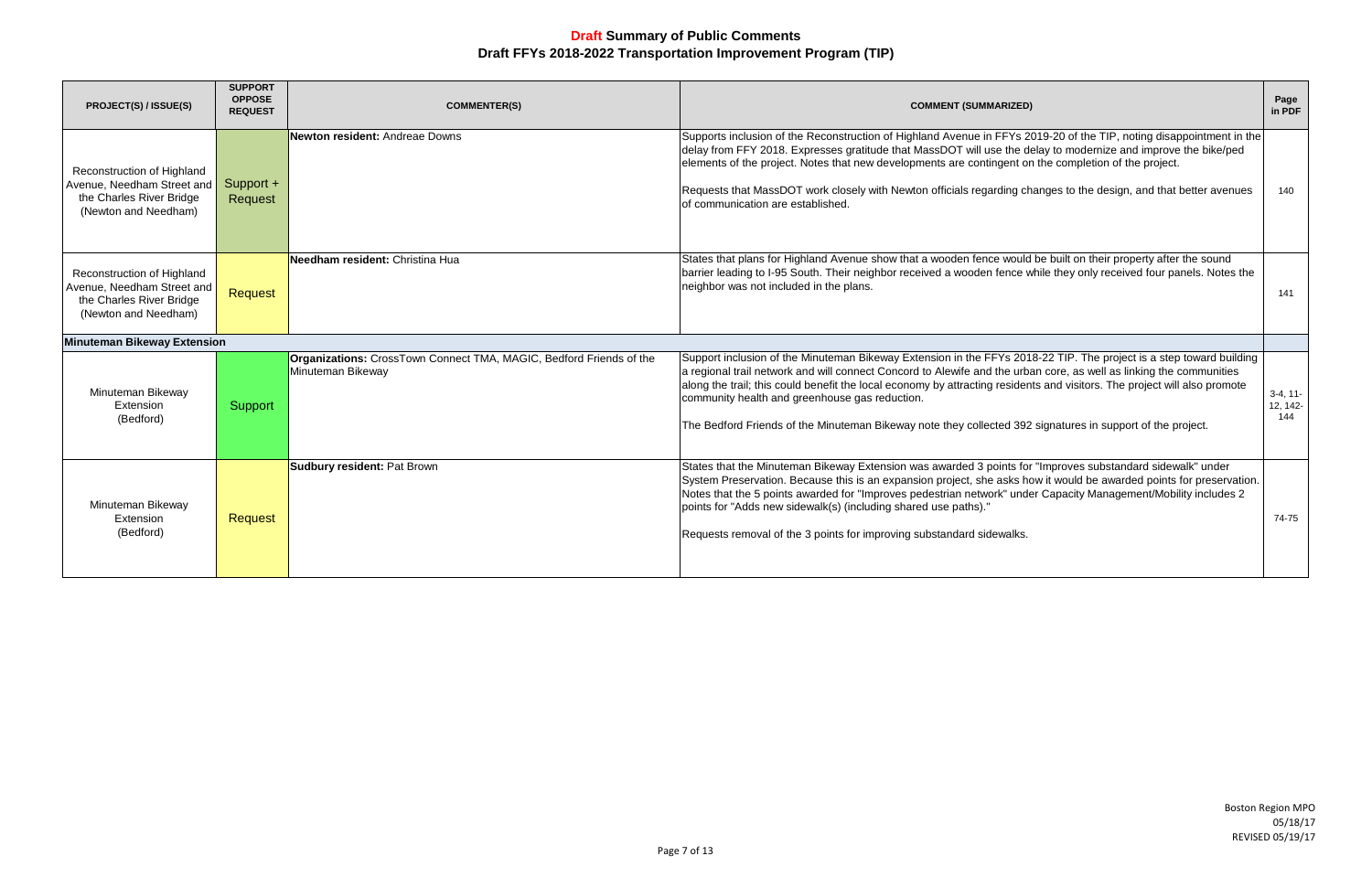| <b>PROJECT(S) / ISSUE(S)</b>                                                                                                                                                                | <b>SUPPORT</b><br><b>OPPOSE</b><br><b>REQUEST</b> | <b>COMMENTER(S)</b>                                                                                                                                | <b>COMMENT (SUMMARIZED)</b>                                                                                                                                                                                                                                                                                                                                                                                                                                                                                                                                                                                                     | Page<br>in PDF                        |
|---------------------------------------------------------------------------------------------------------------------------------------------------------------------------------------------|---------------------------------------------------|----------------------------------------------------------------------------------------------------------------------------------------------------|---------------------------------------------------------------------------------------------------------------------------------------------------------------------------------------------------------------------------------------------------------------------------------------------------------------------------------------------------------------------------------------------------------------------------------------------------------------------------------------------------------------------------------------------------------------------------------------------------------------------------------|---------------------------------------|
| <b>Other Projects (Not Currently Programmed)</b>                                                                                                                                            |                                                   |                                                                                                                                                    |                                                                                                                                                                                                                                                                                                                                                                                                                                                                                                                                                                                                                                 |                                       |
| <b>Grade Separated Multi-Use</b><br>Path Construction along the<br>Paul Dudley White Path at<br>North Harvard Street Bridge<br>over Charles River (Anderson<br>Memorial Bridge)<br>(Boston) | <b>Request</b>                                    | <b>Boston resident: Paul Moyer</b>                                                                                                                 | Requests inclusion of the Grade Separated Multi-Use Path Construction in the FFYs 2018-22 TIP. States the<br>proposed tunnel underneath North Harvard Street would eliminate the currently dangerous at-grade intersection.                                                                                                                                                                                                                                                                                                                                                                                                     | 145                                   |
| <b>Bowker Overpass</b><br>(Boston)                                                                                                                                                          | <b>Request</b>                                    | <b>Boston resident: Paul Moyer</b>                                                                                                                 | Requests additional reconstruction of Bowker Overpass, specifically the ramps and the section over I-90. States the<br>current condition of the bridge is a safety concern, noting corroded steel, cracked and spalled concrete, and failing<br>concrete bridge decks. Adds the overpass's state of repair will lead to injuries or death if not addressed.                                                                                                                                                                                                                                                                     | 145                                   |
| I-93/I-95 Canton Interchange<br>Project                                                                                                                                                     | Request                                           | Legislative: Representative William C. Galvin<br>Municipal: Charles Aspinwall, Canton Town Administrator                                           | Request inclusion of the I-93/I-95 Canton Interchange Project in the FFYs 2018-22 TIP. The flaws in the current<br>design have been known for decades. The sharp turns are a safety hazard for truckers and have resulted in numerous<br>accidents involving serious personal injury, the release of hazardous materials, and deaths. Traffic congestion has<br>reduced air quality, hampered local businesses, and impeded economic growth, costing the region millions in potential<br>tax revenue. Completion of the project will honor a long-standing commitment of the Commonwealth to residents who<br>use the corridor. | 146-147                               |
| Signal Installation at Route 3<br>(NB & SB) Ramps and Route<br>3A (Tremont St)<br>(Duxbury)                                                                                                 | Request                                           | <b>Organization: SSC</b><br>Municipal: Duxbury Board of Selectmen                                                                                  | Requests inclusion of the Signal Installation at Route 3 Ramps and Route 3A in the FFYs 2018-22 TIP. States that<br>signalization is a high priority for the town, as two higher-density developments at the location have recently completed<br>full build-out, and medical office use is expanding in the vicinity. Notes that heavier traffic is anticipated for the 400-<br>year anniversaries of Plymouth and other coastal communities. Requests the MPO reconsider these aspects in the<br>scoring the project.                                                                                                          | $5-6,$<br>148-149                     |
| Pedestrian Hybrid Beacon<br>Installation at Route 9 and<br>Maynard Road<br>(Framingham)                                                                                                     | Request                                           | Organization: 495/MetroWest Partnership<br>Framingham resident: William Hanson                                                                     | Request future inclusion of the Pedestrian Hybrid Beacon Installation in the FFYs 2018-22 TIP. Notes a high number<br>of pedestrians crossing the four lane divided highway. Many of these crossings are made by Framingham State<br>students, and in 2012 one student was killed while attempting the crossing.<br>The 495/MetroWest Partnership identifies this project location is identified as a "transportation nightmare."                                                                                                                                                                                               | 16-20,<br>150                         |
| Southern New England<br><b>Trunkline Trail</b><br>(Franklin and Medway)                                                                                                                     | Request                                           | <b>Other: David Labonte</b>                                                                                                                        | Requests consideration of the Southern New England Trunkline Trail (SNETT) (in Franklin and Medway) by the MPO.<br>States that for 2 1/2 years, advocacy groups and residents have been waiting for funds to be released from the 2014<br>Environmental Bond Bill. States that there are tens of thousands of residents who want state help to develop the<br>SNETT.                                                                                                                                                                                                                                                            | 151                                   |
| Intersection Improvements at<br>Route 20 & Landham Road<br>(Sudbury)                                                                                                                        | Request                                           | Municipal: Melissa Murphy-Rodrigues, Sudbury Town Manager<br>Organizations: MAGIC, 495/Metrowest Partnership<br><b>Sudbury resident: Pat Brown</b> | Request inclusion of the Intersection Improvements at Route 20 & Landham Road in the FFYs 2018-22 TIP. The<br>intersection is a significant safety concern, with 170 reported accidents in the past 10 years, one resulting in a fatality.<br>The proposed improvements will also improve traffic flow through widening of the roadway and introducing turning<br>lanes. The Town of Sudbury has advocated for improvements to the intersection for a number of years.                                                                                                                                                          | $3-4,$<br>$16-20,$<br>66-67,<br>74-75 |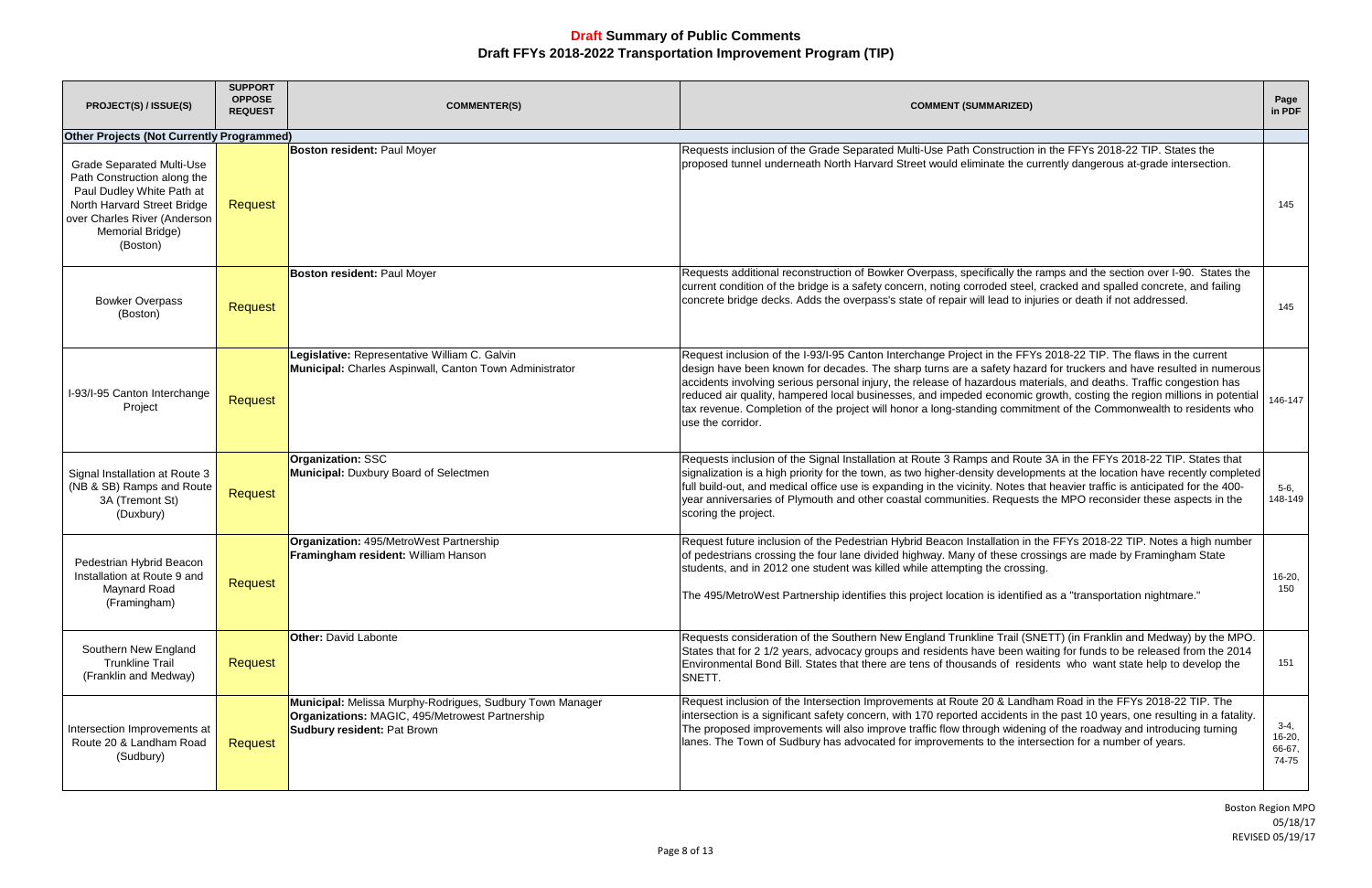| <b>PROJECT(S) / ISSUE(S)</b>                                                       | <b>SUPPORT</b><br><b>OPPOSE</b><br><b>REQUEST</b> | <b>COMMENTER(S)</b>                   | <b>COMMENT (SUMMARIZED)</b>                                                                                                                                                                                                                                                                                                                                                                                                                                                                                                                                                                                                                                                                                                  | Page<br>in PDF |
|------------------------------------------------------------------------------------|---------------------------------------------------|---------------------------------------|------------------------------------------------------------------------------------------------------------------------------------------------------------------------------------------------------------------------------------------------------------------------------------------------------------------------------------------------------------------------------------------------------------------------------------------------------------------------------------------------------------------------------------------------------------------------------------------------------------------------------------------------------------------------------------------------------------------------------|----------------|
| <b>Commuter Parking</b>                                                            | Request                                           | <b>Boston resident: Charles Dow</b>   | Requests increased commuter parking at MBTA station on the Red Line, Braintree, and at the intersection of Route 24<br>and Route 139 in Stoughton.                                                                                                                                                                                                                                                                                                                                                                                                                                                                                                                                                                           | 152            |
| Spur Line to the Highland<br>Avenue Corridor<br>(Newton and Needham)               | Request                                           | <b>Needham resident: Martin Sklar</b> | Requests a public/private partnership to create a spur line for the D Branch of the Green Line to the Highland Avenue<br>corridor. States that a transit option in the area would reduce traffic. The right-of-way from the prior rail line could be<br>used, allowing a reasonable cost for construction. Adds that benefits to the private sector would benefit in ways that<br>are hard to quantify, and raises the question of sustainability of the spur line.                                                                                                                                                                                                                                                          | 119            |
| Various Improvements in the<br>Wells Avenue / Needham /<br>Newton Development Area | Request                                           | Newton resident: Andrea Edson         | Requests improved public transportation planning in the Wells Avenue / Needham / Newton development area. States<br>that a lack of comprehensive public transit in the area has resulted in heavy vehicle congestion, which will worsen due<br>to new exits and entrances to Route 128.<br>States the bike lane from on Nahanton Street is dangerous, as it crosses the Route 128/I-95 North Exit. Requests a<br>stop sign for bike lane traffic.<br>Requests the 60 Bus stop at Putterham Circle, granting those in the area easy access to Skyline Park.<br>Requests the installation of sidewalks along Hammond Pond Parkway.<br>Requests planning efforts for connecting the Needham Commuter Rail line to Wells Avenue. | 153            |
| Multiple                                                                           | Request                                           | Boston resident: Carl Seglem          | Requests prioritization of the following projects not programmed in the FFYs 2018-22 TIP:<br>McGrath Boulevard Project (Somerville)<br>Commonwealth Avenue, Phases 3 and 4 (Boston)<br>Lighting and Sidewalk Improvements on Exchange Street (Malden)                                                                                                                                                                                                                                                                                                                                                                                                                                                                        | 154            |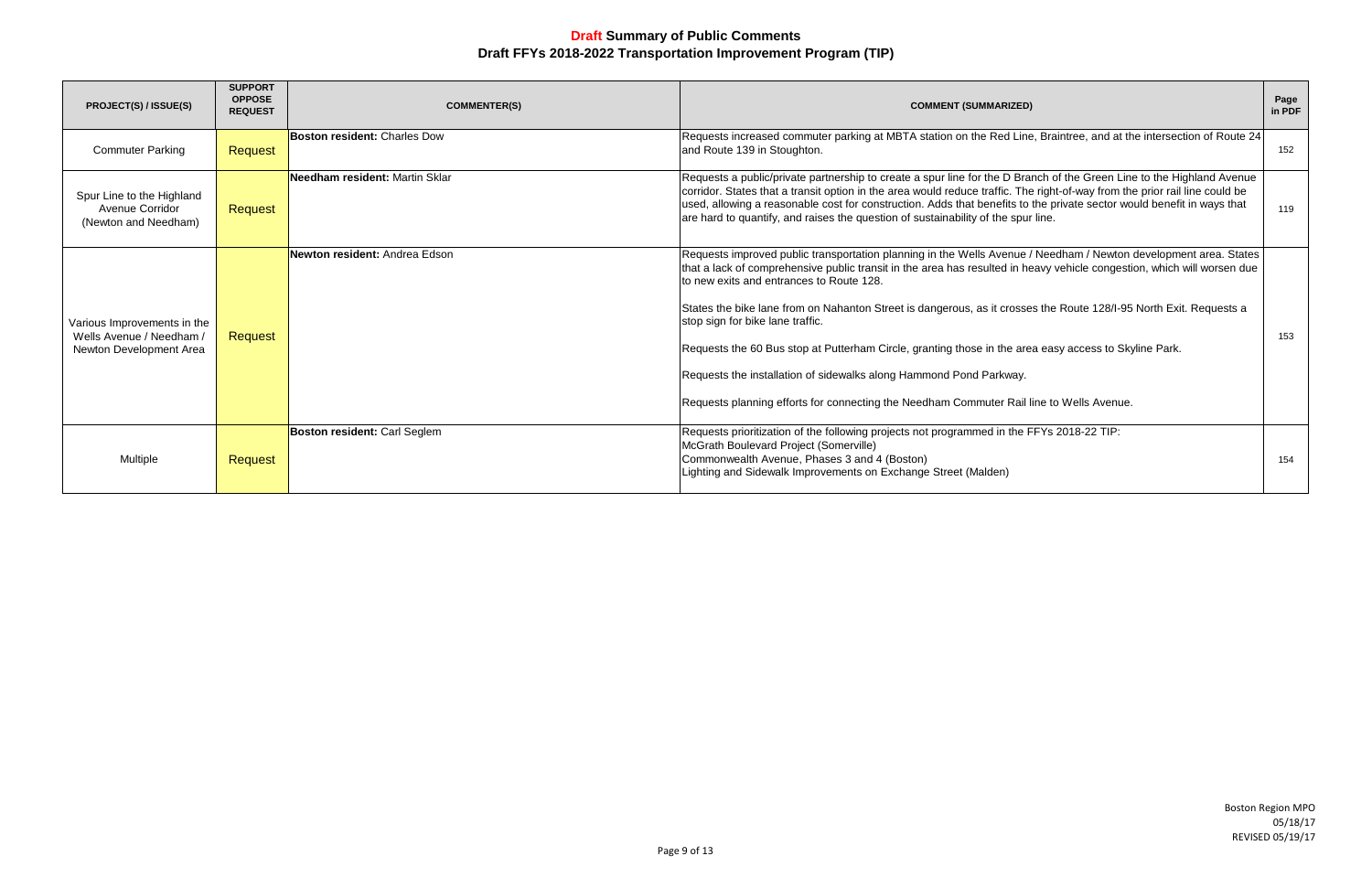| <b>PROJECT(S) / ISSUE(S)</b>                                                                            | <b>SUPPORT</b><br><b>OPPOSE</b><br><b>REQUEST</b> | <b>COMMENTER(S)</b>                                                                                                                                                                                                              | <b>COMMENT (SUMMARIZED)</b>                                                                                                                                                                                                                                                                                                                                                                                                                                                                                                                                                                                                                                                                                           | Page<br>in PDF                                  |
|---------------------------------------------------------------------------------------------------------|---------------------------------------------------|----------------------------------------------------------------------------------------------------------------------------------------------------------------------------------------------------------------------------------|-----------------------------------------------------------------------------------------------------------------------------------------------------------------------------------------------------------------------------------------------------------------------------------------------------------------------------------------------------------------------------------------------------------------------------------------------------------------------------------------------------------------------------------------------------------------------------------------------------------------------------------------------------------------------------------------------------------------------|-------------------------------------------------|
| <b>Other Projects (Currently Programmed)</b>                                                            |                                                   |                                                                                                                                                                                                                                  |                                                                                                                                                                                                                                                                                                                                                                                                                                                                                                                                                                                                                                                                                                                       |                                                 |
| Intersection and Signal<br>Improvements at Kelley's<br>Corner, Route 111, and Route<br>27<br>(Acton)    | Support                                           | Municipal: Acton Board of Selectmen, Acton Design Review Board, Acton<br>2020 Committee<br>Organizations: 495/MetroWest Partnership, MAGIC, CrossTown Connect<br><b>TMA</b><br>Acton residents: Terra Friedrichs, Brendan Bettez | Support inclusion of the Intersection and Signal Improvements at Kelley's Corner in the FFYs 2018-22 TIP. The<br>project area is currently dangerous for pedestrians, many of whom are students, due to a lack of pedestrian facilities<br>and traffic flow. The project will address regional vehicular congestion and provide safe bicycle and pedestrian<br>facilities, creating a foundation for a walkable town center and economic growth. The proposed improvements to<br>bicycle and pedestrian safety are in line with Acton residents' support of Complete Streets projects.                                                                                                                                | $3-4,$<br>$11 - 12$<br>$16-20,$<br>155-159      |
| Reconstruction on Route 126<br>(Pond Street)<br>(Ashland)                                               | Support                                           | Organization: 495/MetroWest Partnership<br><b>Ashland resident: Yolanda Greaves</b>                                                                                                                                              | Supports inclusion of the Reconstruction of Route 126 in the FFY 2020 element of the TIP. States that the project will<br>upgrade a major business corridor in Ashland, and that residents of the community fully support the project. Notes<br>they are actively working to move engineering along which, if possible, would mean the project could move into the<br>FFY 2019 element.                                                                                                                                                                                                                                                                                                                               | $16-20,$<br>160                                 |
| Reconstruction of Melnea<br><b>Cass Boulevard</b><br>(Boston)                                           | Oppose                                            | Boston resident: Anne McKinnon                                                                                                                                                                                                   | Requests reconsideration of programming the Reconstruction of Melnea Cass in the 2019 element of the TIP as<br>currently designed. States the project cost is too high for the project area, adding that few residents of the<br>neighborhood support the current design.                                                                                                                                                                                                                                                                                                                                                                                                                                             | 161                                             |
| Pedestrian Bridge<br>Rehabilitation over MBTA<br>off Carlton Street<br>(Brookline)                      | Support                                           | Municipal: Melvin A. Kleckner, Brookline Town Administrator<br><b>Organization: MASCO</b>                                                                                                                                        | Supports inclusion of the Pedestrian Bridge Rehabilitation in the FFYs 2018-22 TIP, noting disappointment that the<br>project moved from the FFY 2018 to the FFY 2019 element. States the project will restore an historic pedestrian link to<br>the Emerald Necklace Parks and provide universal access to this regional resource. Notes the project is a required<br>mitigation measure by MEPA associated with Phase II of the Muddy River Restoration project, also scheduled to begin<br>in FFY 2019.                                                                                                                                                                                                            | $14-15,$<br>162-163                             |
| Intersection and Signal<br>Improvements at Route 9 &<br>Village Square<br>(Gateway East)<br>(Brookline) | Support                                           | Municipal: Melvin A. Kleckner, Brookline Town Administrator; Brookline<br><b>Housing Authority</b><br><b>Organization: MASCO</b>                                                                                                 | Support inclusion of the Intersection and Signal Improvements at Route 9 & Village Square in the FFYs 2018-22 TIP.<br>The project will enhance the mobility of cyclists and pedestrians, including many low-income residents south of Route<br>9. The improvements will provide protected access to Brookline Village; MBTA rail and bus service; the Longwood<br>Medical Area; and the Emerald Necklace park system's multi-use paths, which are used for both recreational purposes 162-168<br>and access to regional employment centers.                                                                                                                                                                           |                                                 |
| Reconstruction of Broadway<br>(Chelsea)                                                                 | Support                                           | <b>Boston resident: Carl Seglem</b>                                                                                                                                                                                              | Supports inclusion of the Reconstruction of Broadway in the FFYs 2018-22 TIP.                                                                                                                                                                                                                                                                                                                                                                                                                                                                                                                                                                                                                                         | 154                                             |
| <b>Reconstruction of Union</b><br>Avenue<br>(Framingham)                                                | Support                                           | Framingham resident: Ed Kross                                                                                                                                                                                                    | Requests the use of basins under sidewalks in order to place storm grates out of the path of cyclists. Inlets can be<br>vertical as part of the curb, with a solid cleanout access cover located in the sidewalk. Notes that basin covers in<br>concrete sidewalks are less susceptible to settling than those located in the roadway.                                                                                                                                                                                                                                                                                                                                                                                | 169                                             |
| Signal and Intersection<br>Improvements on Route 135<br>(Hopkinton)                                     | Support                                           | <b>Municipal: Hopkinton Board of Selectmen</b><br>Organization: 495/MetroWest Partnership                                                                                                                                        | Support inclusion of the Signal and Intersection Improvements on Route 135. State that Route 135 serves as<br>Hopkinton's principal commercial corridor and as a major regional corridor for MetroWest and Central Massachusetts<br>towns. The project is needed to address the projected 75% increase in traffic volume due to permitted development<br>that will access the corridor. The proposed improvements will provide access to the Town's public safety facilities,<br>town hall, public and the new village district. Add that the start of the Boston Marathon is within the project limits. Note<br>that two locations of the project are ranked with the top 5% of High Crash Locations within the MPO. | $16-20,$<br>170-171<br><b>Boston Region MPO</b> |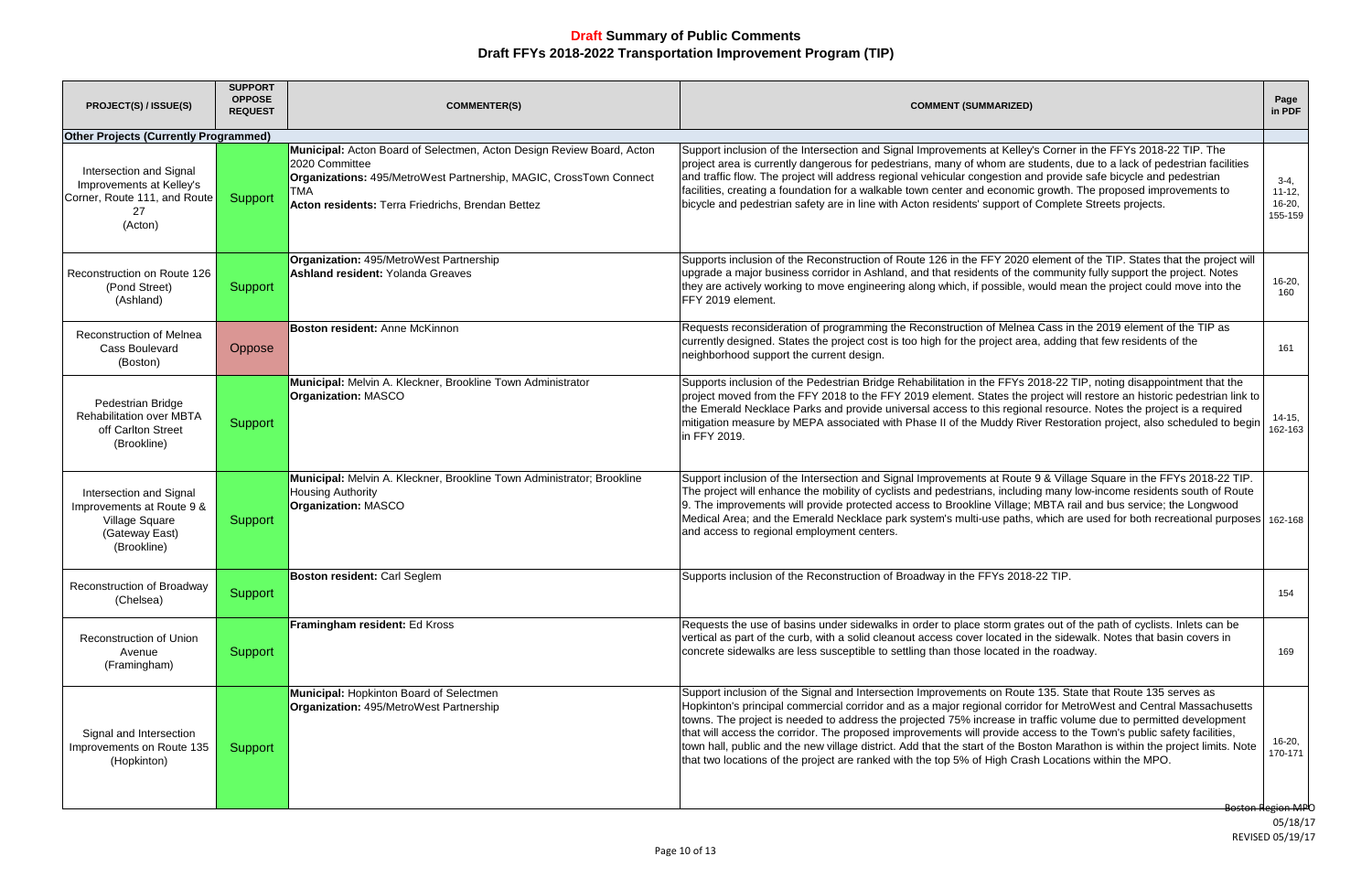| <b>PROJECT(S) / ISSUE(S)</b>                                                        | <b>SUPPORT</b><br><b>OPPOSE</b><br><b>REQUEST</b> | <b>COMMENTER(S)</b>                                                                | <b>COMMENT (SUMMARIZED)</b>                                                                                                                                                                                                                                                                                                                                                                                                                                                                                                                                                                                                                                                                                                                                             | Page<br>in PDF      |
|-------------------------------------------------------------------------------------|---------------------------------------------------|------------------------------------------------------------------------------------|-------------------------------------------------------------------------------------------------------------------------------------------------------------------------------------------------------------------------------------------------------------------------------------------------------------------------------------------------------------------------------------------------------------------------------------------------------------------------------------------------------------------------------------------------------------------------------------------------------------------------------------------------------------------------------------------------------------------------------------------------------------------------|---------------------|
| Safe Routes to School<br>Improvements at Brooks<br>Elementary<br>(Medford)          | Support                                           | Medford residents: Ken Krause, Lois Bronnenkant, Ellery Klein, Martha<br>Ondras    | Support inclusion of the Safe Routes to School Improvements at Brooks Elementary in the FFYs 2018-22 TIP. The<br>area is currently dangerous for pedestrians and children, and design changes are needed to ensure a safe flow of<br>traffic.                                                                                                                                                                                                                                                                                                                                                                                                                                                                                                                           | 172-175             |
| Reconstruction of Route 27<br>(North Main Street)<br>(Natick)                       | Support                                           | Municipal: Natick Board of Selectmen<br>Organization: 495/MetroWest Partnership    | Support inclusion of the Reconstruction of Route 27 in the FFYs 2018-22 TIP. State the project will support numerous<br>economic development and quality of life initiatives within the community, including connecting housing and business<br>developments to Natick Center and the Natick Center MBTA station.                                                                                                                                                                                                                                                                                                                                                                                                                                                       | $16-20,$<br>176-179 |
| Cochituate Rail Trail, Phase 2<br>(Natick and Framingham)                           | Support                                           | Municipal: Natick Board of Selectmen<br>Organization: 495/MetroWest Partnership    | Support inclusion of the Cochituate Rail Trail, Phase 2, in the FFYs 2018-22 TIP. The project will support economic<br>development and quality of life initiatives within the community. Express appreciation of MassDOT's support of the<br>increased funding level, stating that the cost increase is attributable to the full replacement of the Route 9 bridge, as<br>well as the expansion of the project scope. A nearby development is partially funding the work on Route 30. The Town<br>has recently acquired the CSX right-of-way.<br>Note that the Town anticipates that a project will be initiated to establish a link between the trail and a redesigned<br>Natick Center MBTA station, which is now at the beginning of a comprehensive design process. | 16-20.<br>176-179   |
| Green Line Extension to<br>College Avenue                                           | Support                                           | <b>Organization: A Better City</b><br>Medford residents: Ken Krause, Martha Ondras | Support inclusion of the Green Line Extension to College Avenue in the FFYs 2018-22 TIP. The project will provide<br>access to educational and job opportunities, reduce vehicle congestion, and increase mobility for low income<br>households and the elderly.                                                                                                                                                                                                                                                                                                                                                                                                                                                                                                        | $9-10.$<br>172, 180 |
| <b>Rehabilitation of Mount</b><br><b>Auburn Street</b><br>(Route 16)<br>(Watertown) | Support                                           | Municipal: Matthew Shuman, Town Engineer<br><b>Boston resident: Carl Seglem</b>    | Support inclusion of the Rehabilitation of Mount Auburn Street in the FFYs 2018-22 TIP. The Town looks forward to<br>proceeding with design to meet the FFY 2022 schedule.                                                                                                                                                                                                                                                                                                                                                                                                                                                                                                                                                                                              | 154, 181            |
| Reconstruction of Route 1A<br>(Main Street)<br>(Walpole)                            | Support                                           | Municipal: James A. Johnson, Town Administrator<br><b>Organization: TRIC</b>       | Supports inclusion of the Reconstruction of Route 1A in FFY 2020 of the TIP. States the project is imperative to<br>addressing significant traffic and pedestrian safety concerns, as well as enhancing the economic development<br>potential in the region. The corridor is one of the region's main thoroughfares, and the project area encompasses<br>several businesses, large commercial plazas, residential areas, and several public schools. Adds the project has been   7-8, 182<br>in development since 1997.                                                                                                                                                                                                                                                 |                     |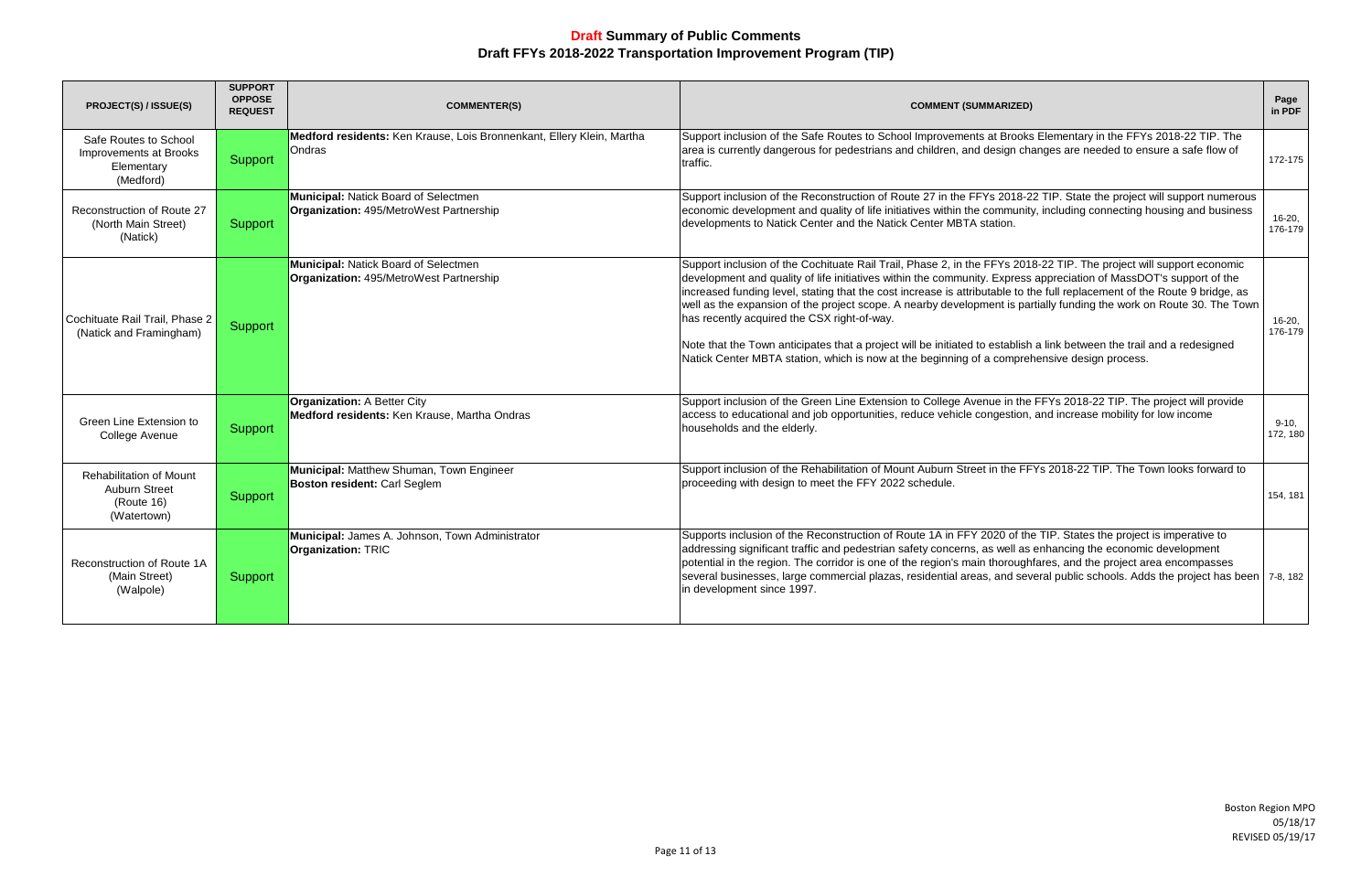| PROJECT(S) / ISSUE(S)                              | <b>SUPPORT</b><br><b>OPPOSE</b><br><b>REQUEST</b> | <b>COMMENTER(S)</b>                        | <b>COMMENT (SUMMARIZED)</b>                                                                                                                                                                                                                                                                                                                                                                                                                                                                                                                                                                                                                                                                                                                                                                                                    | Page<br>in PDF |  |
|----------------------------------------------------|---------------------------------------------------|--------------------------------------------|--------------------------------------------------------------------------------------------------------------------------------------------------------------------------------------------------------------------------------------------------------------------------------------------------------------------------------------------------------------------------------------------------------------------------------------------------------------------------------------------------------------------------------------------------------------------------------------------------------------------------------------------------------------------------------------------------------------------------------------------------------------------------------------------------------------------------------|----------------|--|
| <b>TIP Process and Documentation</b>               |                                                   |                                            |                                                                                                                                                                                                                                                                                                                                                                                                                                                                                                                                                                                                                                                                                                                                                                                                                                |                |  |
| <b>TIP Document</b>                                | <b>Request</b>                                    | MassDOT: Office of Transportation Planning | Requests minor changes and clarifications to the document text and TIP tables.                                                                                                                                                                                                                                                                                                                                                                                                                                                                                                                                                                                                                                                                                                                                                 | 183-185        |  |
| Funding for Bike/Ped Projects                      | <b>Request</b>                                    | Beverly resident: Kellie N. Gentry         | Requests a higher percentage of funding for bike/ped connectivity projects, stating that only 3.8% of the FFYs 2018-<br>22 TIP is dedicated to such projects.                                                                                                                                                                                                                                                                                                                                                                                                                                                                                                                                                                                                                                                                  | 186            |  |
| <b>CMAQ Eligibility</b>                            | Comment<br>Only                                   | Acton resident: Kurt Marden                | Questions CMAQ funding for three projects (Cochituate Rail Trail, Phase 2; the Lynnfield/Wakefield Trail Extension;<br>and Phase 2B of the Bruce Freeman Rail Trail) in the FFYs 2018-22 TIP. Using BFRT as an example, states that the<br>projected number of trips on the corridor would not meet cost-effectiveness guidelines outlined in the CMAQ<br>Guidance. Cites sections IV and VI of the Guidance regarding cost-effectiveness.<br>Adds that the projects will not significantly reduce vehicle emissions, stating that very few commuters use the<br>Minuteman Bikeway Extension during peak hours. Cites section VII of the CMAQ Guidance, noting that trails should<br>not be exclusively recreational and should reduce vehicle trips. Questions how many commuters would use the BFRT<br>in inclement weather. | 77-78          |  |
| <b>Cost Estimates</b>                              | <b>Request</b>                                    | <b>Other: AnaCristina Fragoso</b>          | States that cost estimates for projects based on the 25% submittal phase and cost adjustments of 4% for projects<br>beginning in 2019 are too low. Requests reconsideration of the adjustment contingency if the estimate is based on an<br>early submittal.                                                                                                                                                                                                                                                                                                                                                                                                                                                                                                                                                                   | 187            |  |
| <b>Local Access Scoring</b>                        | <b>Request</b>                                    | <b>Sudbury resident: Pat Brown</b>         | States data underlying the local access score, known to be flawed, is used for project rankings for local access. The<br>availability of sidewalks is calculated based upon sidewalks listed in the MassDOT Roads Inventory. The database<br>lists these known problems with the current data set. Many communities do not have the resources to update the<br>Inventory for their community-nor do they have any incentive to do so, since listing more sidewalks would decrease<br>their apparent need for funding to build bicycle/pedestrian accommodations. Requests the MPO insist on a minimum<br>level of accuracy for all communities for comparative rankings or decrease the points awarded projects for improving<br>local access.                                                                                 | 74-75          |  |
| <b>Table of Evaluated Projects</b><br>(Appendix A) | Support                                           | <b>Sudbury resident: Pat Brown</b>         | Expresses appreciation for the new format for the table of evaluated projects. States that breaking out all sub-scoring<br>and providing a text summary for each column is clearer than previous iterations of the table. Adds that the glossary of<br>acronyms continues to be useful.                                                                                                                                                                                                                                                                                                                                                                                                                                                                                                                                        | 74-75          |  |
| <b>CMAQ Funding for Shared</b><br>Use Paths        | <b>Request</b>                                    | <b>Sudbury resident: Pat Brown</b>         | States that CMAQ funding for shared use paths should be based upon the facility reducing GHG emissions by<br>reducing single-occupant auto travel. Trails provide recreation opportunities, and recreational users may drive to the<br>trail.<br>Requests that the MPO consider this for future TIP documents.                                                                                                                                                                                                                                                                                                                                                                                                                                                                                                                 | 74-75          |  |